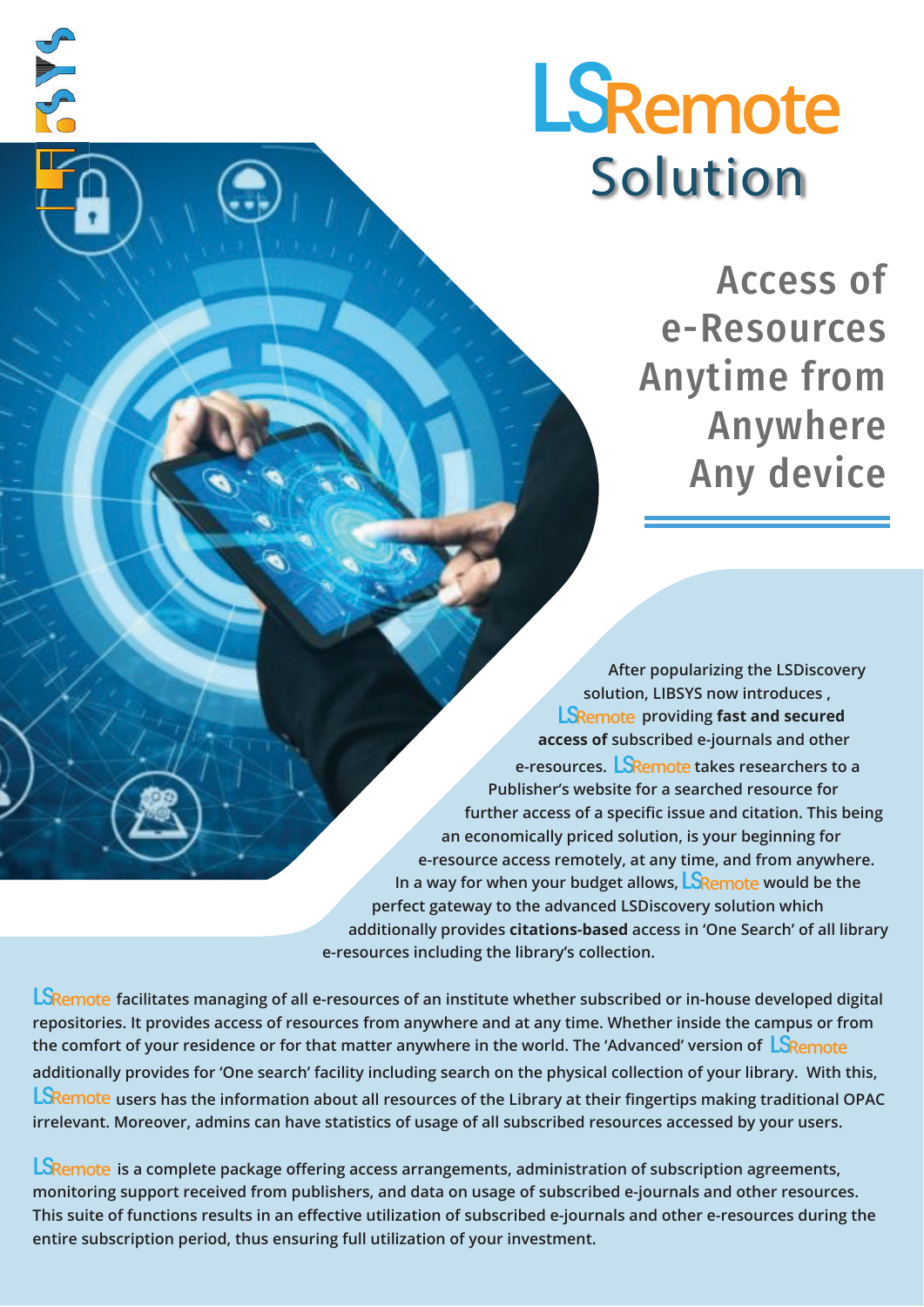

This interface meant for library users and researchers is the USP of  $\;$  L $\;$ SRemote. This provides for search of all **e-resources and the institute's digital repositories at one place, remotely from anywhere, and at anytime on any device including smartphones. Easy access to research material in wide spectrum of subjects of study would spur interdisciplinary and multidisciplinary research endeavors.**

The Single Sign on option in <mark>LSRemote</mark> for access of user's interface, if required by institute, provides an easy and **convenient way to login. Moreover, self-registration facility if permitted by library, can allow any new user to start**  searching on **LSRemote** immediately.

**While searching, the User's portal provides the option to search/browse only the institute subscribed content or include open access content as well. Hence giving a wide range of content beyond your subscription to patrons.**  The 'One Search' feature in the advanced edition of  $\mathsf{LS}$ Remote, additionally provides for efficient and smart **searching of e-resources together with catalogue of physical collection making the traditional OPAC redundant.**



**The authentication-based portal helps users explore and navigate through the subscribed resources with ease, access full text content, save relevant searches, and resources. The portal provides Basic and Combination Search, exhaustive filters, and relevance options to filter and fine-tune the search results. Users can browse the content at category level using A-Z Listing by Title, Publisher or Subject wise. The navigation in User's portal is simple, logical and complemented by high quality themes for visual delight.**



# **Search Capabilities**

**In addition to a simple word-based search,**  LS**Remote User's interface provides for complex search strategies using 'AND' / 'OR' / 'NOT' operator along with support for multiple filters to refine search results for smooth and meaningful navigation across various strategies. Favorite searches can be saved, and search history can be viewed for reference.**



#### **Advanced Edition ('One Search' Option)**

The 'One Search' feature in this advanced edition of LSRemote, provides for searching e-resources **together with Library Catalogue (LIBSYS / KOHA LMS supported), Institutional Repositories (e.g. Thesis, presentations, etc), Journal Articles, E-Books and other e-resources. Thus OPAC in libraries as used presently becomes irrelevant.** 

**In addition, this enhanced User Interface provides an alternate to the library website as it includes library circulars, timings, patron's privileges, useful links, location, contact details, FAQs, visitor counts and library branding. The user interface supplements search with new arrivals, popular books, e-books, and other e-Library collection including categories listing. Each user receives a personalized homepage displaying new arrivals based on subject preferences, fines due along with option to pay online, recommended titles, SDI and RSS services, and log of lending transactions. This interface is accessible on mobile devices as well.**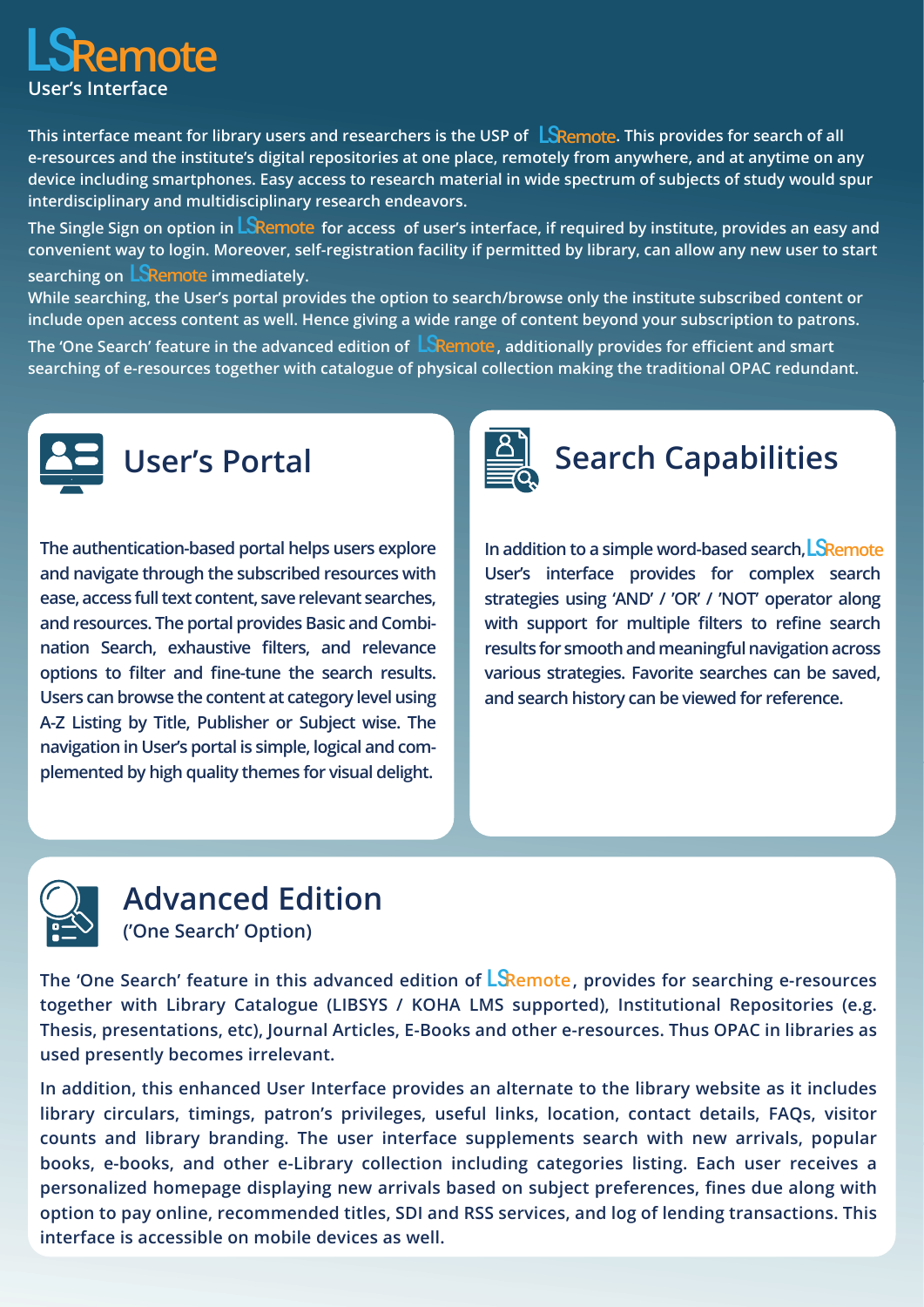# Admin Interface LS**Remote**

The **Admin dashboard** of  $\overline{\mathsf{LS}}$ Remote allows management of electronic resources of the Library and **specification of library policies in controlling the access of these resources to Library users.**



#### **Resources Management**

**The Resources Management in dashboard, is the basic module which enables maintaining all subscribed e-resources, documents from content providers, and Library researched customized links with ease, by either doing manual entry or by uploading from csv files. To control the key data fields of resources, administrators can use authority files to restrict use of non-standard terms and maintain a normalized database. One can select Open Access content from a wide category of subjects as per the institute's needs, be it thousands of DOAJ e-journals, DOAB e-books or OA content available on various platforms.**



### **Users Management**

**In Users Management, the record of valid users of LSRemote** are created by data entry or import from **excel files. Data can also be downloaded from institute database with provision for blocking access as and when required. There is provision for user's categories and library preferred authentications method (LDAP / AD / SSO). In case LIBSYS LMS is deployed in the**  institute, the **LSRemote** users are automatically linked to its database.  $\mathsf{LSRemote}$  can also handle any web **service as provided by institute to authenticate valid users.**



#### **Access Control**

Through Access Control in <mark>LSRemote</mark> , one can setup **the User's interface as per library requirements along with listed IPs, password rules, bandwidth available/allocation, etc. This also include details of access arrangements with publishers as mutually agreed during acquisition/renewal negotiations facilitating full text retrieval of e-journals and other e-resources by the library and its users. Thus, downloading of pdf containing e-resource content is controlled as per the license agreement. There is facility for auto creation of A-Z list.**



## **Usage Statistics**

There is inbuilt facility in **LSRemote** to capture **Statistics on actual usage of e-resources, whether journal, book, database or any other repository from the publisher's databases. The reporting by year includes unused resources, monthly and yearly downtime by publisher and notification of e-resources due for renewal. Besides usage statistics analysis, this**  module of **LSRemote** provides information about **current logged-in users, login statistics, most active users, least used resources and highly used resources.**



### **Support on Subscription**

**Support from publishers after subscription of an e-resource is very crucial to ensure ROI to institute. This handles publisher's support matrix, problem logs, downtime management, troubleshooting logs, user feedback and suggestions, uptime, and performance reporting. This results in informed decision making about subscription renewals along with raising claims from the publishers for potential under performance.**



#### **Email Setup**

 **provides Inbuilt E-mail/SMS send and receive**  LS**Remote facility. There is provision for defining templates for different situations, templates can be created and updated via the admin interface as and when required.**